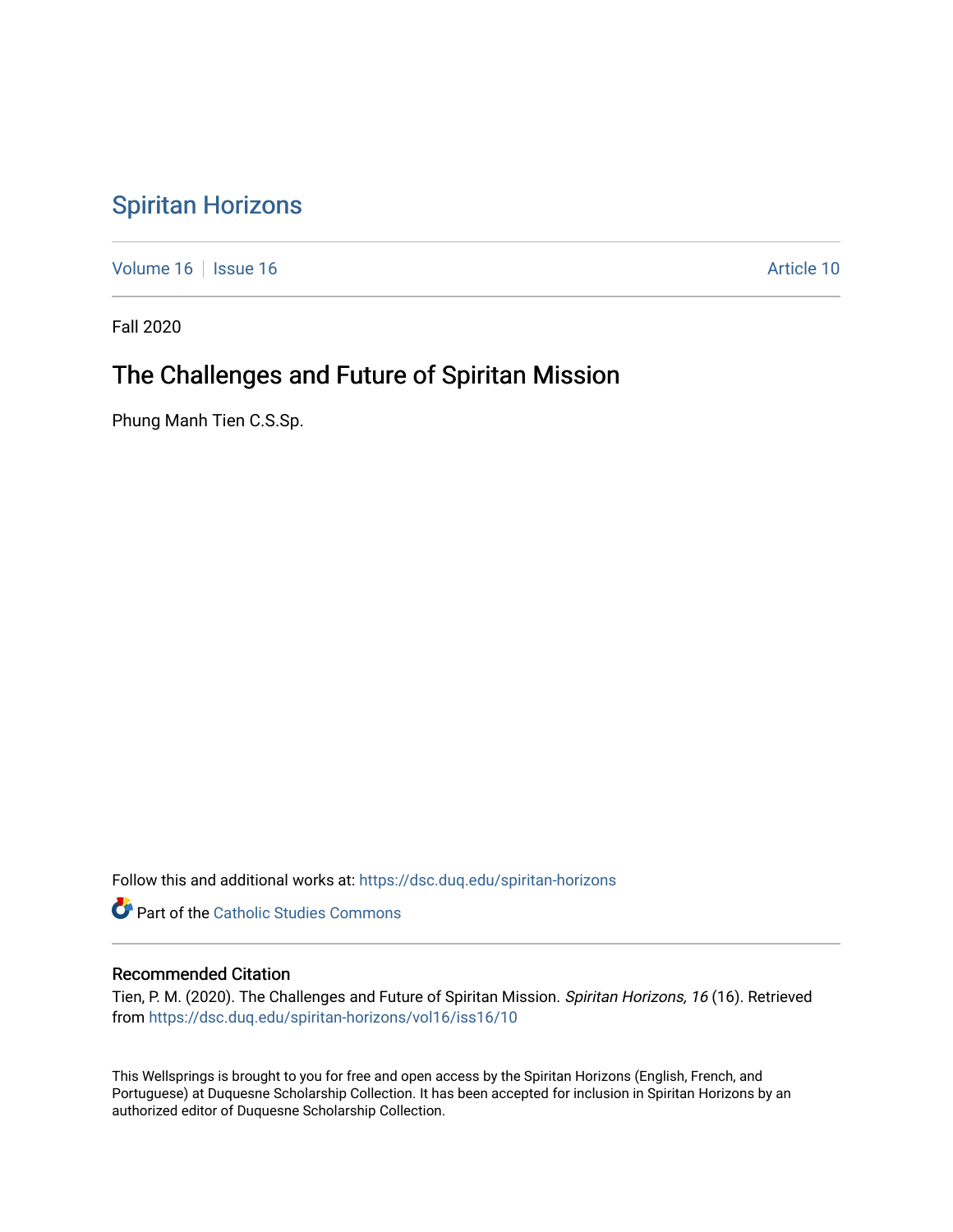

Phung Manh Tien, C.S.Sp. Phung Manh Tien, C.S.Sp., a Vietnamese of the Province of Taiwan-Vietnam-India, studied theology at the Loyola School of Theology, Quezon City, Metro-Manila, Philippines from 2014–2020. He earlier won the Competition on the Holy Spirit in 2016. Ordained deacon in January 2020 after having made perpetual profession on 3rd August 2019, he received his frst mission appointment to Taiwan.

*happy to participate in the mission entrusted by God to go forth and reach out to the peripheries*

## **The Challenges and Future of Spiritan Mission**

We are living in a modern world with plenty of opportunities and lots of challenges. Modern society with advanced technology can help produce more foods, create more wealth and other convenient things, but we are also witness to many people suffering from abject poverty and experiencing a lot of crisis. In the church, signs of "spiritual desertifcation"1 have become manifest in recent decades, especially in European countries, vocations to the priesthood and consecrated life have dried up in some countries which used to be a source of missionaries. In Asia, although we can see that faith and vocation are vibrant, great numbers of people have not heard the message of the gospel yet. For these reasons, the *missio ad gentes* (Evangelization and New Evangelization) continue to be most urgent.

"In the midst of God's people, among the numerous and varied vocations, we Spiritans are called by the Father and 'set apart' to follow Jesus and announce the Good News of the Kingdom" (SRL 1). Jesus' voice still resonates in our hearts, calling us to reach back to the roots of our faith and to "go, make disciples of all the nations" (Matt 28:19). We are indeed very happy to participate in the mission entrusted by God to go forth and reach out to the peripheries, to "peoples, groups and individuals who have not yet heard the message of the Gospel, or who have scarcely heard it, to those whose needs are the greatest and to the oppressed" (SRL 4). Through many years, we have been faithful to the rich heritage of our Founders—Claude Poullart des Places and Francis Libermann—and continued to carry on the legacy of our predecessors. Both Poullart des Places and Francis Libermann had a passion for the poor. To continue our mission in fdelity with the charism of our founders, we need to refect on our consecrated life, rediscover the "apostolic life" as envisaged by our founders, and at the same time discern, in prayer with the community, new ways of doing our Spiritan mission, the Holy Spirit calling us to commit ourselves to the evangelization of the poor in the present reality of a globalized world.

## **1. LIVING SPIRITAN MISSION IN THE FOOTSTEPS OF OUR FOUNDERS**

Poullart des Places renounced a brilliant career and made a radical choice of self–giving to embrace poverty. It was his encounter with Christ who emptied himself and his fdelity to the Holy Spirit that led him in his initial eforts in favor of seminarians. He left his comfort zone and his family status in order to build a community with indigent seminaries who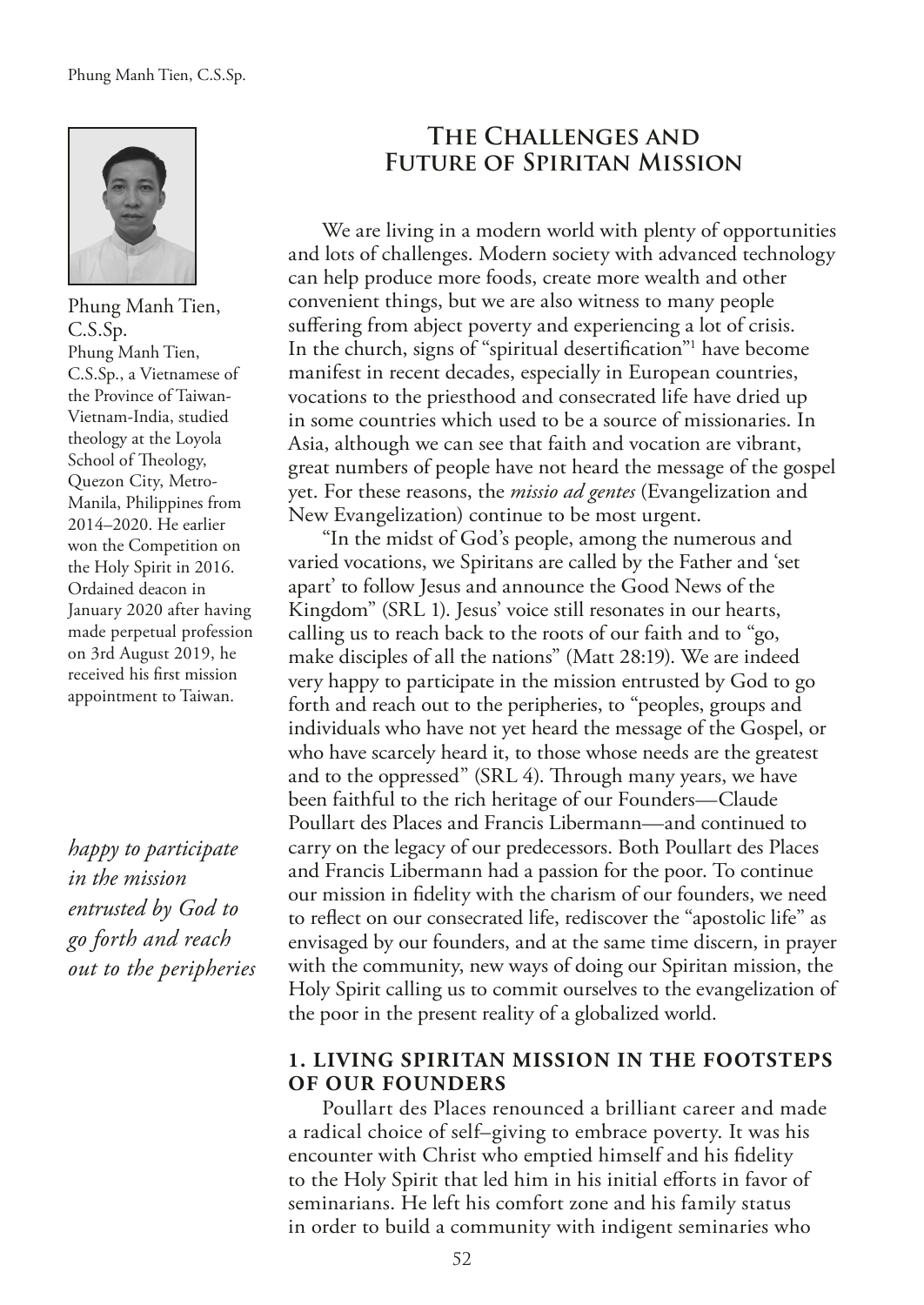*Spiritum* HORIZONS

*to live a spirit of poverty and evangelical openness for the service of the poor and the abandoned*

were unable to pay for their studies. Seeing the clergy of his time as preoccupied with ambition and the desire for material wealth, he desired to prepare priests who, in obedience to the Spirit, would be willing throughout their lives to live a spirit of poverty and evangelical openness for the service of the poor and the abandoned. They would then be ready and available to take on the humble and difficult tasks of their ministry.<sup>2</sup> For Poullart des Place, motivation for apostolic commitment is the glory of God and responding to his love in the situations around him. His aim for the seminary of the Holy Spirit was to "train young clerics to be detached from the goods of this world . . . their preference will be to choose the most difficult places and the most abandoned posts, in short, the tasks for which it is most difficult to find workers."<sup>3</sup>

The missionary orientation of Claude Poullart des Places was taken up by Francis Libermann. Libermann was willing to do the will of God in concrete situations. He knew much about the poor, the oppressed and the sufering of his time, especially the black slaves, of whom he heard from Levavasseur and Tisserant. When he was invited by these two Créole seminarians, he experienced a call to commit to the project to liberate the Black Slaves and to lead the group in the *Work for the Blacks*. It was this passion for the Work for the Blacks that inspired members of his Society of the Holy Heart of Mary to mission in Reunion, Haiti, Mauritius, and West Africa.4

In 1848 came the fusion of Libermann's missionary Society of the Holy Heart of Mary with the Congregation of the Holy Spirit that Poullart des Places founded. Libermann brought his youthful society to the Spiritans and widened the boundaries of the Spiritan Congregation to serve the poor and the most abandoned in the world. That missionary work brought the Congregation beyond France to other European and African countries, and currently to the other three continents of the world. The evangelization of the poor continues to be carried on by Spiritans all over the world.

Libermann described the missionary task of the Congregation to Dom Salier as follow: "To preach the good news to the poor, that is our general goal. Nevertheless, the missions are the principal object we aim at, and in the missions we have chosen the most wretched and abandoned souls."5

## **2. CHALLENGES FACING SPIRITANS MISSION OF EVANGELIZATION IN THE MODERN WORLD**

#### *2.1. Spiritan Demographic Shift*

Society today has been changing greatly and continues to change due to technological advances and the digital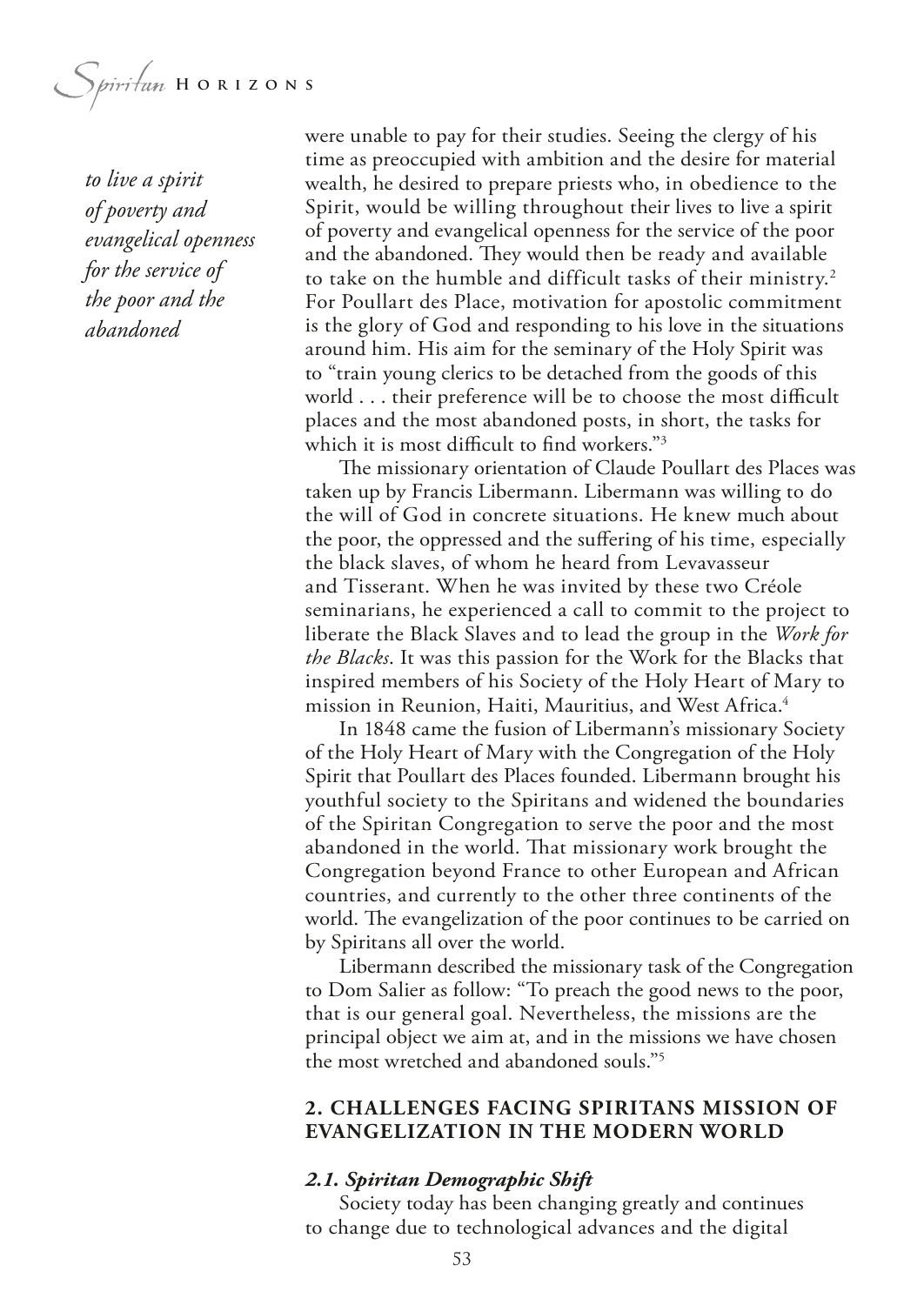*gone are the days when Europe was a source of missionaries for the whole world*

*how to maintain the unity of "one heart and one soul" in an increasingly diversifed Congregation*

revolution; there is as well the phenomenon of international migration. In the context of our religious and missionary life, we also experience the joy and challenges of the older circumscriptions as well as the new ones in the modern world. In order to do our mission, we need to observe and read the "signs of the time." We cannot "stick to the habits and spirit of former time" but "let us embrace the new order with honesty and simplicity and bring to it the spirit of the Gospel."6 Indeed, there is a signifcant shift taking place in the church, and in our Congregation in particular, in the situation of mission. Times have changed. Due to a lack of vocations, gone are the days when Europe was a source of missionaries for the whole world. In our Congregation, there is a dramatic drop of vocations in Europe and North America. The reality today is that while there are declining numbers in the North, we are witnessing the blossoming of vocations and missionaries from the South, especially in Africa.7 On 16 November, 2018, the superior general and his council gave ffty candidates their mission appointments—most of them were from the South.

On the other hand, we are faced with the ageing of our confreres in Europe. In spite of the numbers of diminishing confreres, the needs of various missions and the needs within their own communities are not declining. Our confreres may find it hard to respond to them. Therefore, this situation will lead to some new challenges, indicating there is a need to plan for the future in terms of taking care of the sick and aged confreres, devising a strategy to maintain communities and apostolates, and handing on the Spiritan heritage to new generations. We see a number of missionaries from the South going as missionaries to Europe and North America. Our Congregation is more and more diversifed, there are international communities. This will bring positive aspects as well as new challenges inherent in international community living. One of the concerns is how to maintain the unity of "one heart and one soul" in an increasingly diversifed Congregation.

#### *2.2. Community Life and Mission*

Life in community is a gift of God inviting us to share the life of the Trinitarian communion. It is the community that helps us to listen to the Spirit and live out our religious vocation. We are called to live out our vocation in community (SRL 27) because it is an essential element in the Spiritan way of life and a privileged means for us to practice the evangelical counsels in the service of the Good News (SRL 28). While Poullart des Places considered community as the best place to form future apostolic workers, Libermann saw community as essential for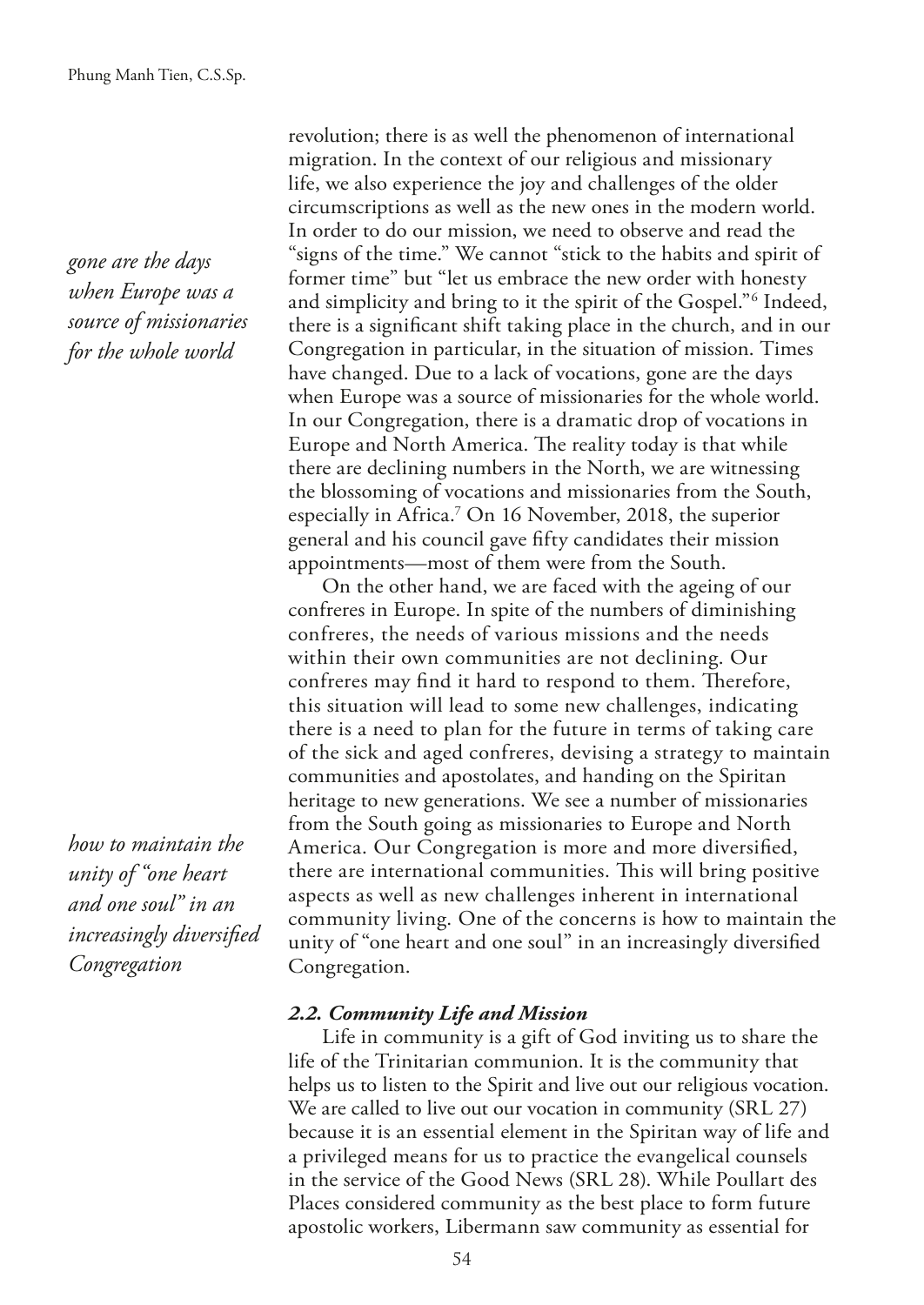Spiritan HORIZONS

*The cultural diversity of our members is a gift of the Holy Spirit of Pentecost who brings us together from diferent cultures, outlooks, nations*

*Some confreres may feel uncomfortable by "a perceived African 'take over' of the Congregation*

us to carry out the mission, "the life of our missionaries is a community life; they must never remain isolated."8 He stated that community was not simply a physical place for people to live together under the same roof, but a "union of minds and hearts for a common purpose."9

Communion and fraternity have to be a frst priority of the community, not the efficiency of the works we are doing. Some have a tendency to ignore community life and make excuses such as "being at the side of the poor, the marginalized, and so on." There is no excuse for such a zeal for mission to the extent that they do not have enough quality time for communal prayers, sharing in the Eucharist, moments of celebration, dialogue, and responsibility. Community and mission are mutually enriching and they go hand in hand. Our Congregation has become more and more culturally diverse. The cultural diversity of our members is a gift of the Holy Spirit of Pentecost who brings us together from diferent cultures, outlooks, nations (SRL 37). However, for community to be "one heart and one soul" (Acts 4:32), we need to combat every form of individualism.<sup>10</sup> Tension may also arise from international and intercultural living. It can be the diferent perceptions and mission visions between younger and older confreres, between the community and individuals. Some confreres may feel uncomfortable by "a perceived African 'take over' of the Congregation and thus may respond inappropriately to the impending changes ahead"11 Indeed, to be "one heart and one soul," there should be "no *us* and *them* but only a community seeking to identify itself inclusively as we."<sup>12</sup> There may be no unity in "one heart and one souls" (Acts 4:32) if each individual does not make an efort to build up the community through humility, dialogue, and service. This will be impossible if we do not fx our eyes on Jesus Christ who "came to serve, not to be served" (Mark 10:45).

#### *2.3 Mission as 'preferential Option for the Poor'.*

In the opening of the *Spiritan Rule of Life*, we see the passage from the Gospel of Luke (Luke 4:18-19) affirming that it is the Spirit of the Lord who anoints and sends us to bring glad tidings to the poor. We have been called to participate in God's mission on the frontline of missionary activity working with people at the margins of society. "Attention to the poorest and most abandoned is at the heart of the intuition of both Claude Poullart des Places and Francis Libermann. This is an important criterion for our lifestyle and discerning the works we take on"<sup>13</sup> Who are the "poor" we want to serve? In the *Spiritan Rule of Life*, descriptive adjectives give more explicit meaning to the term "poor". They include the poor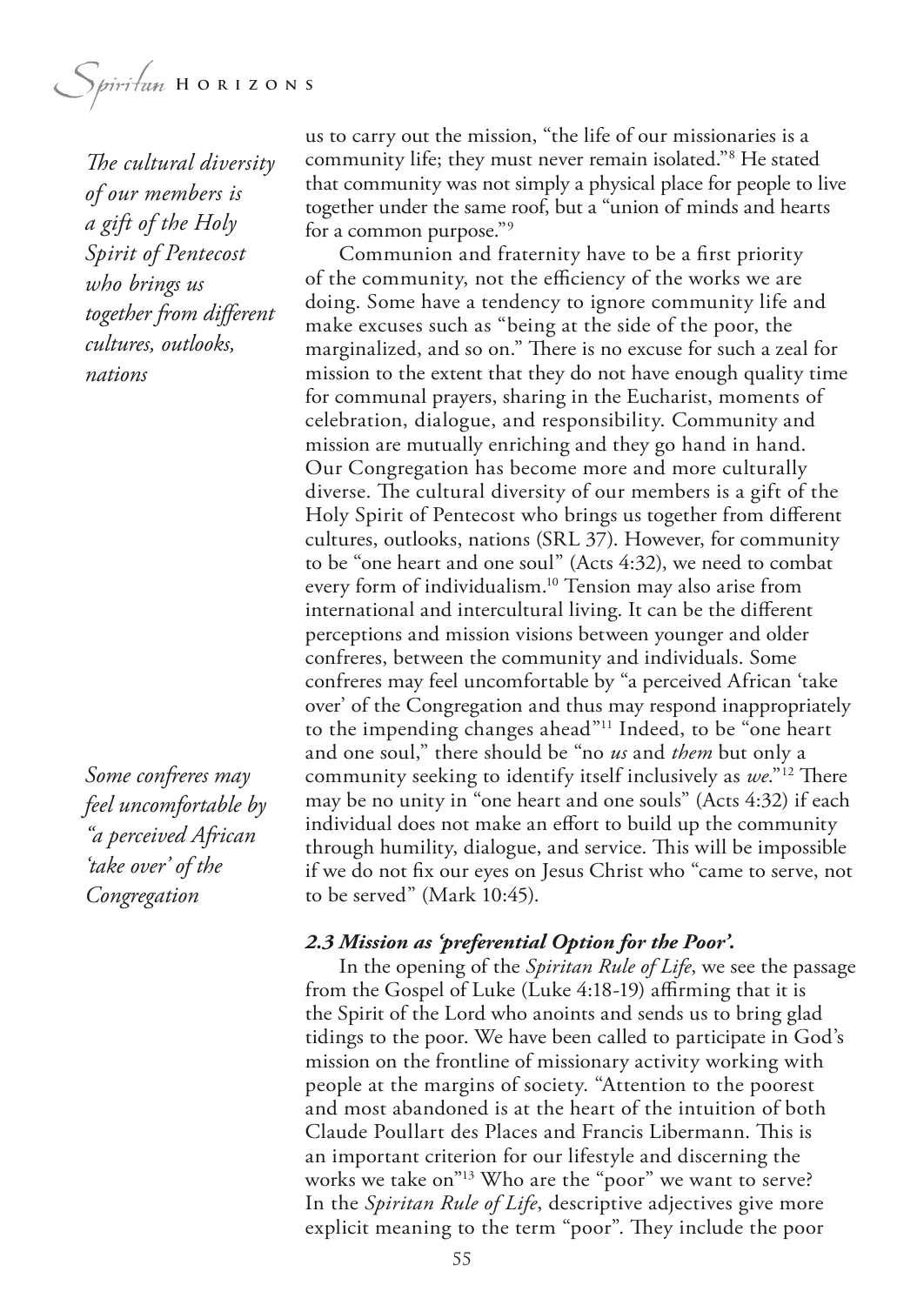*It is not primarily a matter of doing things for people, nor can we presume to do what is best for them with our own mentality*

(SRL 4; 24.1; 70; 71; 71.1; 82), "oppressed" (SRL 4; 11; 12), "disadvantaged" (SRL 12; 71), "the weak" (SRL 14), "the little ones" (SRL 14; 30), "uprooted" (SRL 71). We can also fnd categories about "the poor" today in our official documents which are explicit regarding people and the groups. They are young people in difficulty, refugees, immigrants/migrants, the homeless, the landless, the unemployed, the victims of ethnic strife and corruption, the uprooted, the voiceless, and those marginalized by the phenomenon of globalization.<sup>14</sup>

The poor are not anonymous people at the peripheries of society. They have faces and specific names and have their own families. Anthony Gittins expresses convincingly that "in order to be really committed to the poor and most abandoned people, we must endeavor to know them by name, to identify and relate to them in a personal way."15 When we commit ourselves to them, it doesn't mean that we just try to provide what they are lacking or what is necessary. It is not primarily a matter of doing things for people, nor can we presume to do what is best for them with our own mentality, but we should listen to them frst to be in solidarity with them in order to know what is happening in their lives and understand their desires, needs, and dreams.

In the work of evangelization, we need to get rid of the mentality that we are the givers and the people are simply recipients who have nothing to share in return, that we are preachers who proclaim the message of the Good News and the people are the ones who need conversion. This mentality or attitude no longer conveys the authentic process of transformation towards sharing the Good News. Instead, we are evangelizers and are ourselves evangelized, preachers of the Good News and also recipients.<sup>16</sup> In the process of sharing the Good News, "we are called to repent and be converted as much as we are called to call others to repentance and conversion."<sup>17</sup> Therefore, mission is not a one-way traffic, rather a mutual exchange between the missionary and the people in which both missionaries and the people have something to give and take. We are conscious of this challenging journey of evangelization that helps us to be more humble as we continue to learn, to share, and to open ourselves to people in the vast missionary feld, especially to people on Asian soil.

## **3. SPIRITAN MISSION IN ASIA**

#### *3.1 Mission in the Asian context*

Asia is the largest and most populated continent. Its current population is around 4,566,561,736 and is home to over 60% of humanity.18 Asia is the cradle of most of the world's great religions, such as Christianity, Buddhism, Hinduism,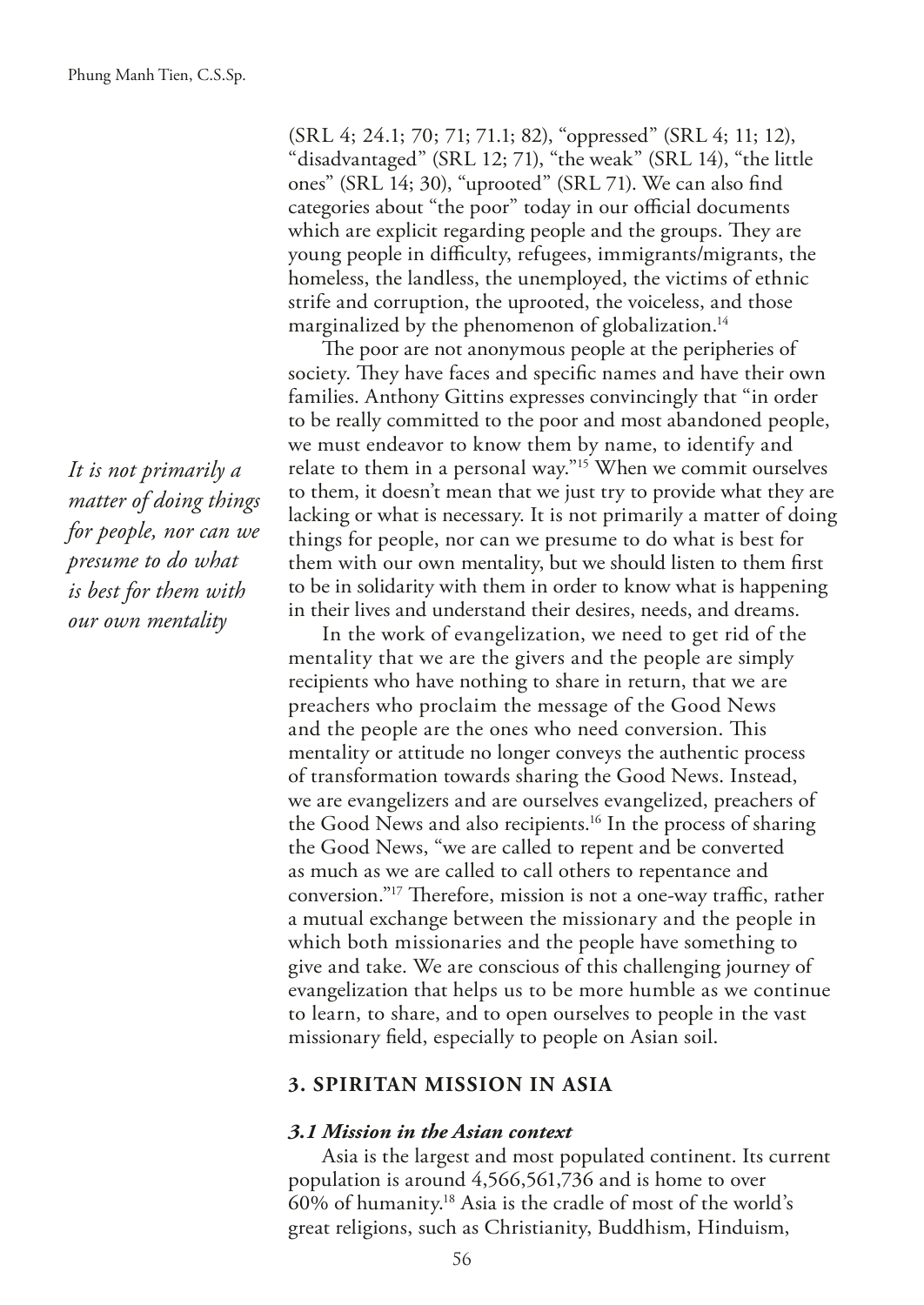*Vast numbers of peoples are still thirsting for "the living water"*

Confucianism, Islam, and Taoism as well as local indigenous faith traditions. By mid-2018, the number of Christians in Asia was 397,252,000 people<sup>19</sup> which made up about 8.7 % of the Asian's population. Many Asian people are vulnerable to poverty, degradation, violence due to the misguided and selfsh power politics. Many tend towards indiferentism, consumerism, and materialism and the young become prey to various ideologies that claim to give liberation from injustice and poverty. Vast numbers of peoples are still thirsting for "the living water" while the presence of many religious traditions demands that the work of evangelization be done in a true spirit of receptivity, respect, dialogue, and humility. The evangelization of the church is not simply to convert people to an institutional church. The purpose of mission is in obedience to Christ's command to proclaim the Good News of God to humanity. Among the challenges to our mission, we have to discern what the Spirit is saying to our mission in Asia.

#### *3.2 Spiritan presence in Asia*

Spiritans were present in Asia many years ago between 1730 and 1778. A dozen confreres entered the Paris Foreign Missions Society (MEP) in order to be sent to the Far East. In 1733, Fr. Guillaume Rivoal was the frst Spiritan to set sail to Cochin China (Southern Vietnam), and Jacques de Bourgerie stayed in Macao.20 Several others followed; four of the six Bishops of the Foreign Missions in the Far East were Spiritans, namely Armand Lefebvre in Cochin, Vietnam; Louis Devaux in Tonkin (northern Vietnam) from 1746; Edmond Bennetat in Cambodia from 1748, and Jean-Baptise Maigrot, in Setchoan, China from 1753. Later, there were Bishops Guillaume Piguel in Cambodia and Francis Pottier in Setchoan.21

In the nineteenth century, Spiritans were sent to Pondicherry and Chandernagor, India. Spiritans only remained there from 1863 to 1888. At present, Spiritans are working in seven countries in the Union of Circumscriptions of East Asia and Oceania (UCAO). In Pakistan, our confreres have been involved in mission since 1977. In Taiwan and the Philippines, our mission started in 1997. In 2007, confreres were sent to Vietnam to establish a community, and in 2009 the mission in India began. In 1846, the frst Spiritans set foot in Australia; the presence of Spiritans in Papua New Guinea started in 1971. In the future, an outreach to China will be one of the challenges for our mission in Asia. The project for mainland China should be continued, though we can see its challenges. We cannot expect immediate results but "let us stay in his hands like empty vessels. If he deigns to make us serve the purpose of his house, he knows how to do it, in due course, when he pleases."22

*We cannot expect immediate results*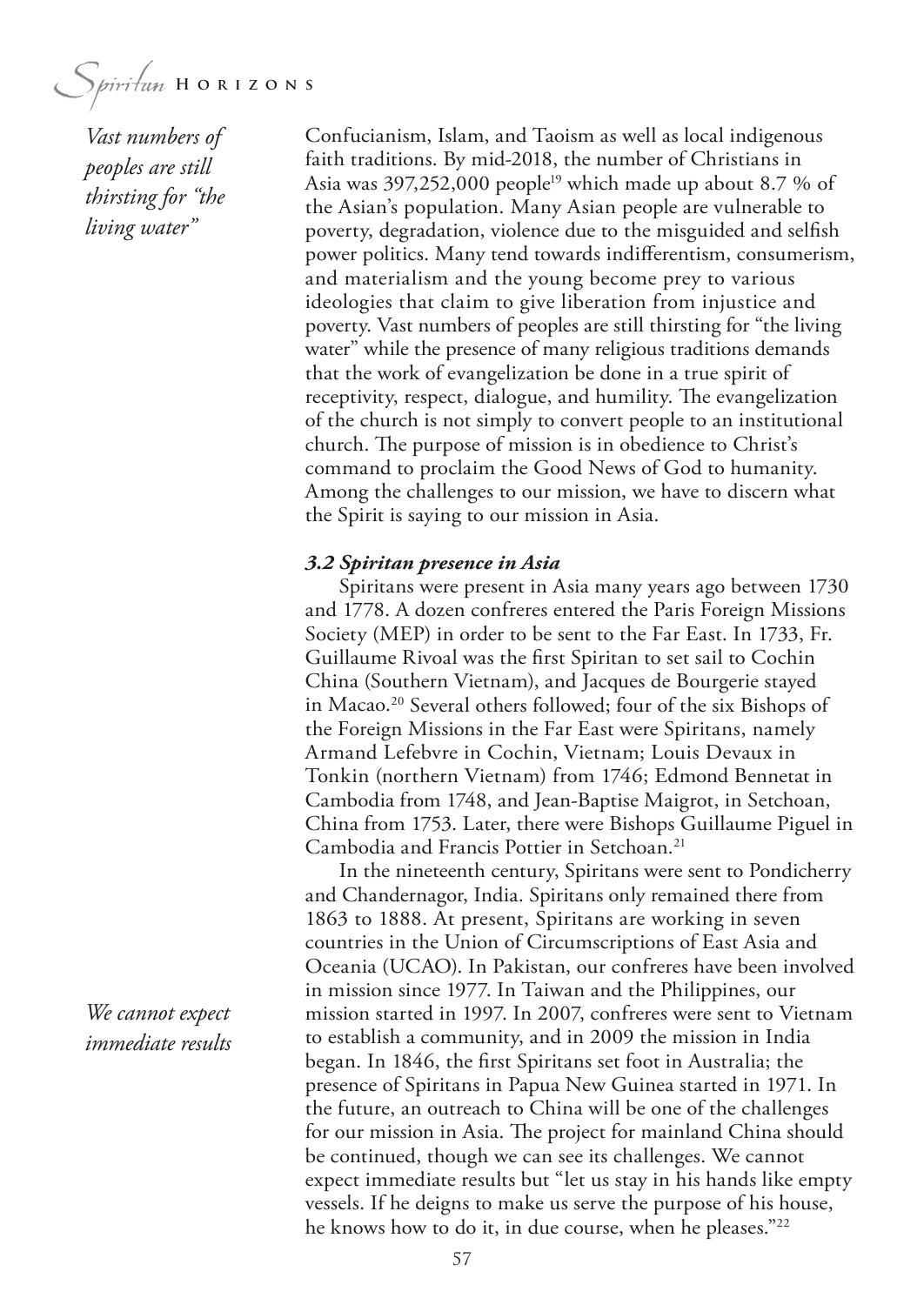## *3.3 Challenges for the Spiritans in Asia*

We are called to explore and discover new methods and means of evangelization for transmitting the Gospel effectively. The challenge we are facing is "how to proclaim the Gospel to a vast multitude whose hunger for transcendence fnds fulflment in the bosom of ancestral religions."23

#### **3.3.1 Mission as Inculturation**

Our missionary services need to take into consideration the local situation, and the quality of our services depends on how much we understand it. Wherever we are doing our mission, we must be attentive to "inculturation." We need to become one with the people to adapt and inculturate among them. It requires us to understand the realities of those among whom we work, such as local languages, cultural studies, and the specifc anthropological, social, and religious traits of the people.24 Libermann advised his missionaries to respect the local culture, adapt to local people and customs, respect people's freedom: "Do not judge by frst impressions. Do not judge according to what you have seen in Europe, according to what you have been used to . . . Become Negro with the Negroes and you will judge them appropriately."<sup>25</sup> It takes time for us to immerse ourselves in the culture, to understand, appreciate, and adapt our preaching of the Gospel to the culture of the place we are sent, so that people can receive the Good News in a credible and fruitful way according to their distinctive character, group, and environment. Our evangelizing activities need to "work out a strategic plan in keeping with our charism and taking into account the social and ecclesial contexts"26

#### **3.3.2 Mission as Interreligious Dialogue**

In the context of religious plurality and diverse cultures in Asia, interreligious dialogue is considered one of our greatest challenges; we are called to dialogue with people of other religions and of no religion, because it is an important element of our mission. We take into consideration the four levels of dialogue, namely, dialogue of everyday life, the dialogue of collaborating in common projects, spiritual dialogue, and theological dialogue."27 In Asia, when we engage in dialogue with non-Christian religions, we should pay more attention to dialogue of life because it helps us to overcome the obstacles of fear and prejudice, and it helps to promote mutual understanding and appreciation. We also seek for dialogue of spiritual experience because it helps us to discover and explore each other's spiritual ways in depth, in order to understand and respect the other's point of view.28 Certainly, it requires our humility and "an attitude of openness in truth and in love"29 towards people of

*Become Negro with the Negroes*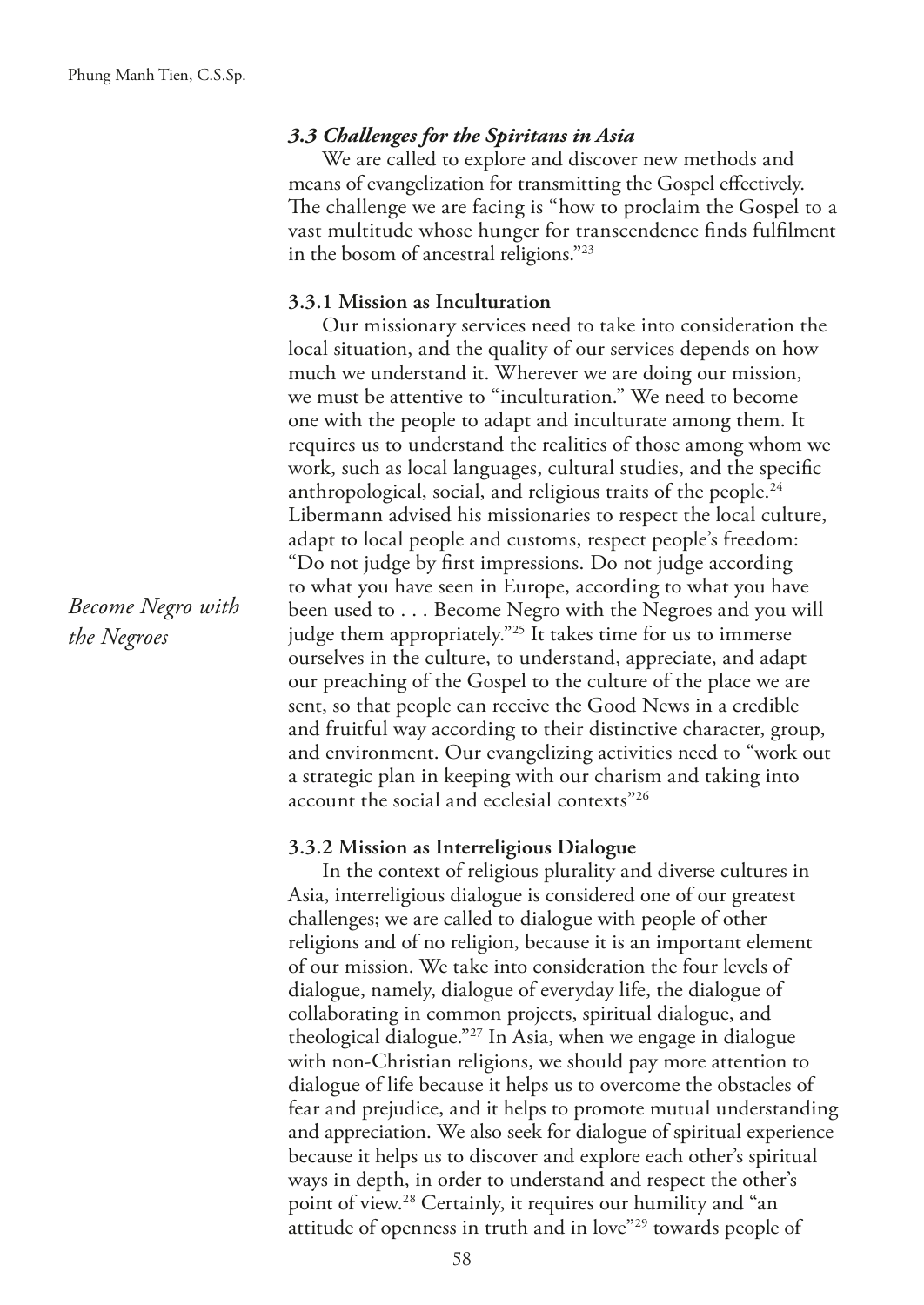*Proclaiming Jesus needs to take into full account what is good and true in other religions*

*cooperate with others to be the voice for the voiceless, so that Jesus' voice may be heard when we proclaim the Gospel*

other faiths and none in order to journey together, accept their diferent ways of living, share their joys and sorrows. At the same time, we "welcome them with joy, inviting them to share our spirituality and our apostolic life." (SRL 24.3)

Other religions also contain "seeds of the Word"30 and "Rays of Truth."31 Proclaiming Jesus needs to take into full account what is good and true in other religions and appreciate the values of the kingdom. Pope John Paul II tells us that narrating Jesus' story can be a most efective way akin to Asian cultural forms to proclaim Jesus Christ.<sup>32</sup> It is the Holy Spirit who opens the hearts of listeners and invites them to accept the values of the Gospel where people, especially the poor and the marginalized, can fnd mercy, compassion, and hope in Jesus' story.

## **3.3.3 Mission as Promoting Justice, Peace and the Integrity of Creation**

In SRL 12, we confrmed that in faithfulness to the intuitions and heritages of our founders, we give preference to an apostolate that takes us to those oppressed and most disadvantaged. The particular situations of Asian soil, especially our missions in the Province of Taiwan-Vietnam and India, challenge us to seek out new ways of doing missions, adapt and take on new initiatives to inculturate ourselves in order to dialogue with people, and empower them to hear and accept the Good News. At the same time, in some countries of Asia, where many people are victims of diferent types of injustice, it also challenges us to respond to the realities by living solidarity with the poor and oppressed and making ourselves "the advocates, the supporters and the defenders of the weak and the little ones against all who oppress them."33 Bagamoyo reminded us of what Maynooth and Torre d'Aguilha had asked each circumscription to do, namely "draw up a plan taking into account the local realities"<sup>34</sup> in order to help promote justice, peace, and integrity of creation. SRL 14.1 reminds us that we need to make efforts to analyze social situations in order to understand structural problems as root causes of injustice and poverty. In our humble service, we should cooperate with others to be the voice for the voiceless, so that Jesus' voice may be heard when we proclaim the Gospel and bring people closer to Jesus in the midst of injustice, oppression, or violence. Let us look to Mary for inspiration to draw on the apostolic spirit in our work of evangelization.

## **4. LIVING OUR SPIRITAN MISSION WITH MARY AS OUR MODEL.**

Mary holds an important role in Libermann' missionary spirituality; he devoted our mission to the protection of the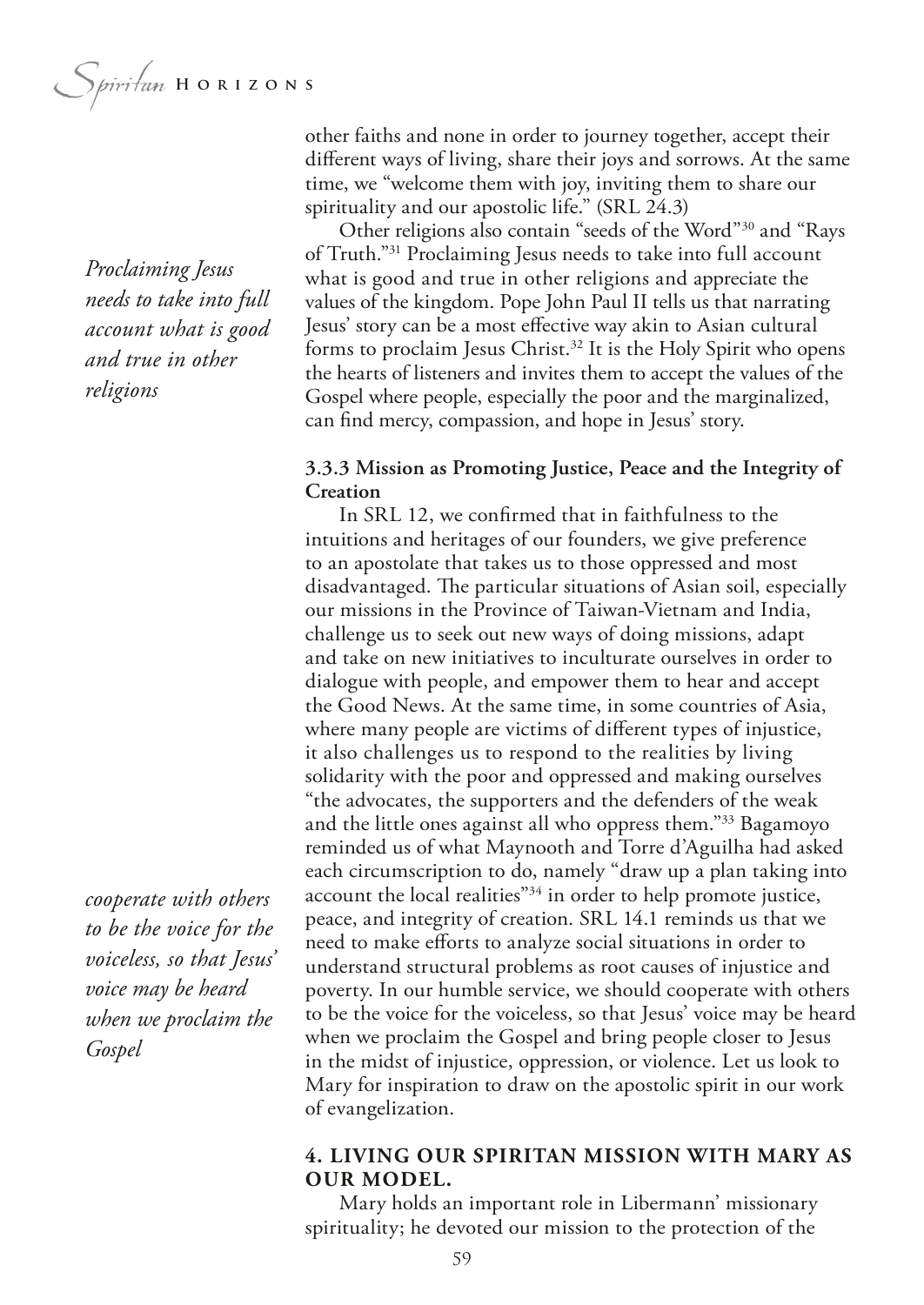*A fre can only be lit by something that is itself on fre*

*It is holiness and the sacrifce of their priests that will be the instrument of their salvation*

Immaculate Heart of Mary. He saw in her "a perfect model of faithfulness to the inspiration of the Holy Spirit"35 and confrmed that "we live our mission in willing obedience to the Holy Spirit, taking Mary as our model" (SRL 5). She gave us a marvellous example for our evangelization. By her saying "Yes" at the Annunciation "may it be done to me according to your word," Mary exemplifed her availability and openness to the Holy Spirit to commit herself to her Son and his mission. Mary didn't keep the Good News for herself, but brought Jesus in her womb to her cousin and at that moment of the visit flled both Elizabeth and John the Baptist in her womb with the joy of the Good News, under the infuence of the Holy Spirit (Luke 1:39-45). At the wedding in Cana (John 2:1-11), Mary's solicitude and compassion for the other enabled her to see the host's difficult moment and to act to remedy it by bringing their concern to Jesus and asking him to intervene. As a result, Mary brought people and their concerns close to Jesus. Evangelization is sharing the Good News, bringing Jesus to other people, and bringing people to Jesus.

Fr. Libermann contemplates Mary's Heart as the perfect model of apostolic zeal: "her heart is eminently apostolic and burns with desire for the glory of God and the salvation of all people."36 When our hearts are infamed with the fre of ardent love, we will be able to spread that fre to those whom we have encountered. But "A fre can only be lit by something that is itself on fre."37 How can we Spiritans bring the Gospel to other people if our hearts are not on fre like the Heart of Mary, or if our life is a counter-witness to the Gospel we want to bring? How can we 'retell the story of Jesus' to people convincingly, if we do not have a deep personal experience with Jesus or if our life is a counter-witness to the Jesus' story? Evangelization is not a matter of doing things or doing something for people. Of course, efectiveness in our apostolic works is also important. However, if we do not conform our interior lives to that of Mary but think only in terms of activity, the good we can do for people will be very much less than it should be.38

When our life of witness is consistent with our proclamation of the Jesus' story, our preaching will become authentic and credible and then we can bring Jesus to people as well as draw people closer to Jesus or the Gospel's values. In the letter to Fr. Charles Lairé, Libermann reminded him of the deep impact of a holy life on the work of evangelization. It is not clever or capable missionaries that people will listen to in order to follow the way of the Gospel, but our holiness: "Your most important preaching will be your holy life and the good example that you give and God will send grace to these people . . . It is holiness and the sacrifce of their priests that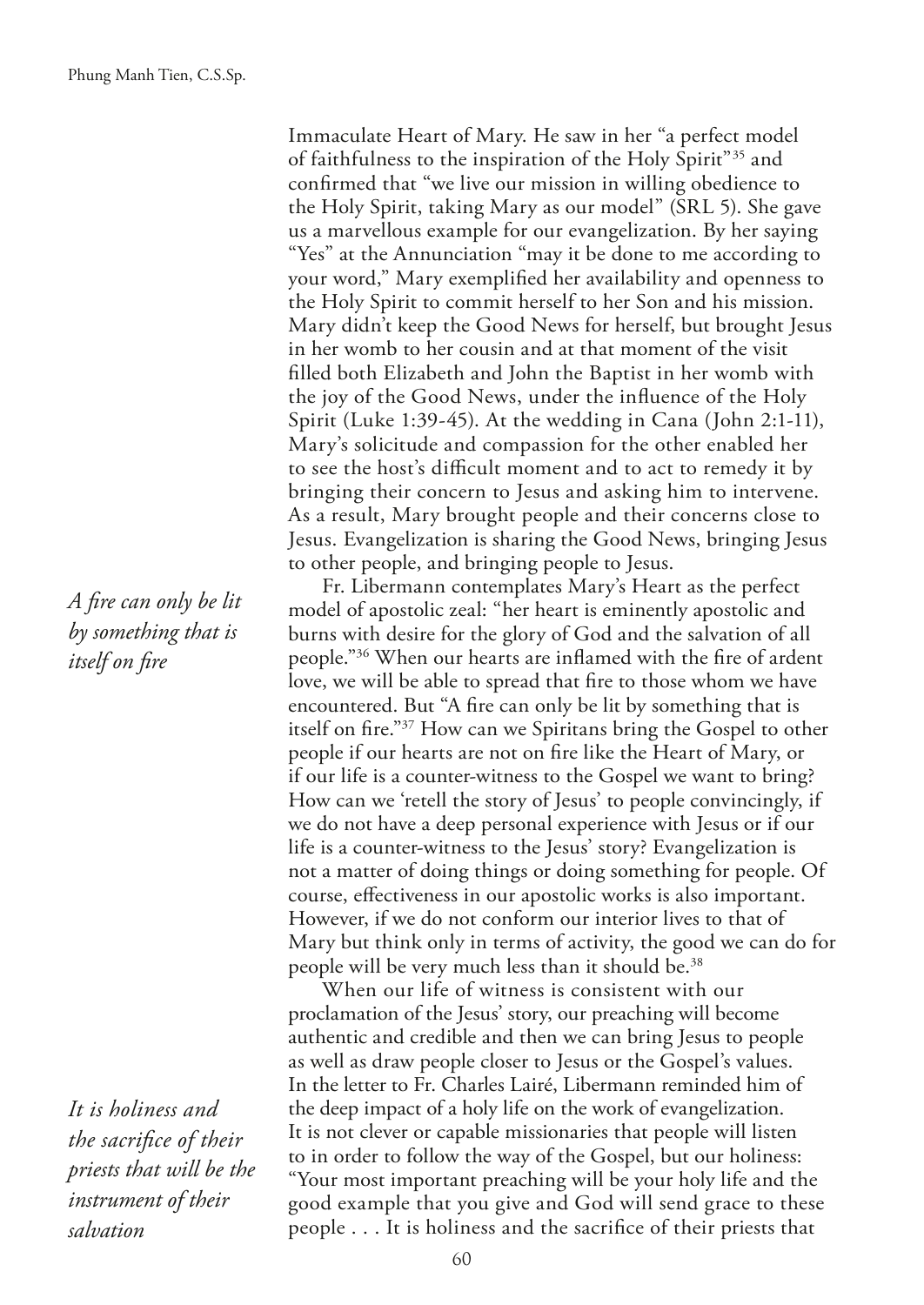*Our mission means trying to fnd out God's will and simply being docile to the promptings of the* 

*Holy Spirit*

will be the instrument of their salvation . . . Be holy and urge your confreres to be holy."39

## **CONCLUSION**

The XX General chapter in Bagamoyo realized the challenges of our missionary life in our globalized, multicultural, and at times secularized world that requires us to renew our methods of evangelization. As we are facing challenges of evangelization, Pope Francis calls us to encounter and lay hold of the love of Jesus and share that love "marked by the fre of passion for the kingdom of God and the proclamation of the joy of the Gospel."40 No matter how many good works we are committed to doing for the poor, we need to radically affirm that we are participating in God's mission, not ours, that we are proclaiming the Word of God, not ours, and that the Holy Spirit to whom we are dedicated is "the principal agent of evangelization<sup>"41</sup> and the "source of the apostolic spirit."<sup>42</sup> We, Spiritans, are called to become leaven, salt, and light in the world and continue our initiatives, and to work creatively and earnestly under the guidance of the Holy Spirit. We are participating in God's mission. Our mission means trying to fnd out God's will and simply being docile to the promptings of the Holy Spirit. In order to live the Spiritan charism authentically today, we joyfully surrender our will to God's will and respond to the call of evangelization through our availability and docility to the Holy Spirit. "Divine Spirit, I wish to be before you as a light feather, so that your breath may carry me off where it wishes and that I may never offer it the least resistance."<sup>43</sup> No matter how many difficulties we may encounter on our missionary journey, we are not afraid because Jesus will always be with us (Matt 28:20) and we can say to the Lord with readiness and willingness, "Here I am. Send me!" (Isa 6:8).

> *Phung Manh Tien, C.S.Sp. Manila, Philippines*

#### **ABBREVIATIONS**

- E.S. *Ecrits Spirituels*. Spiritual writings of Venerable Francis Libermann.
- NA Vatican II, Declaration on the Relation of the Church with Non-Christian Religions *Nostra aetate*. Cited from edition of James H. Kroeger. Pasay City: Paulines, 1999.
- N.D. *Notes et Documents relatifs à la vie et à l'oeuvre du vénérable*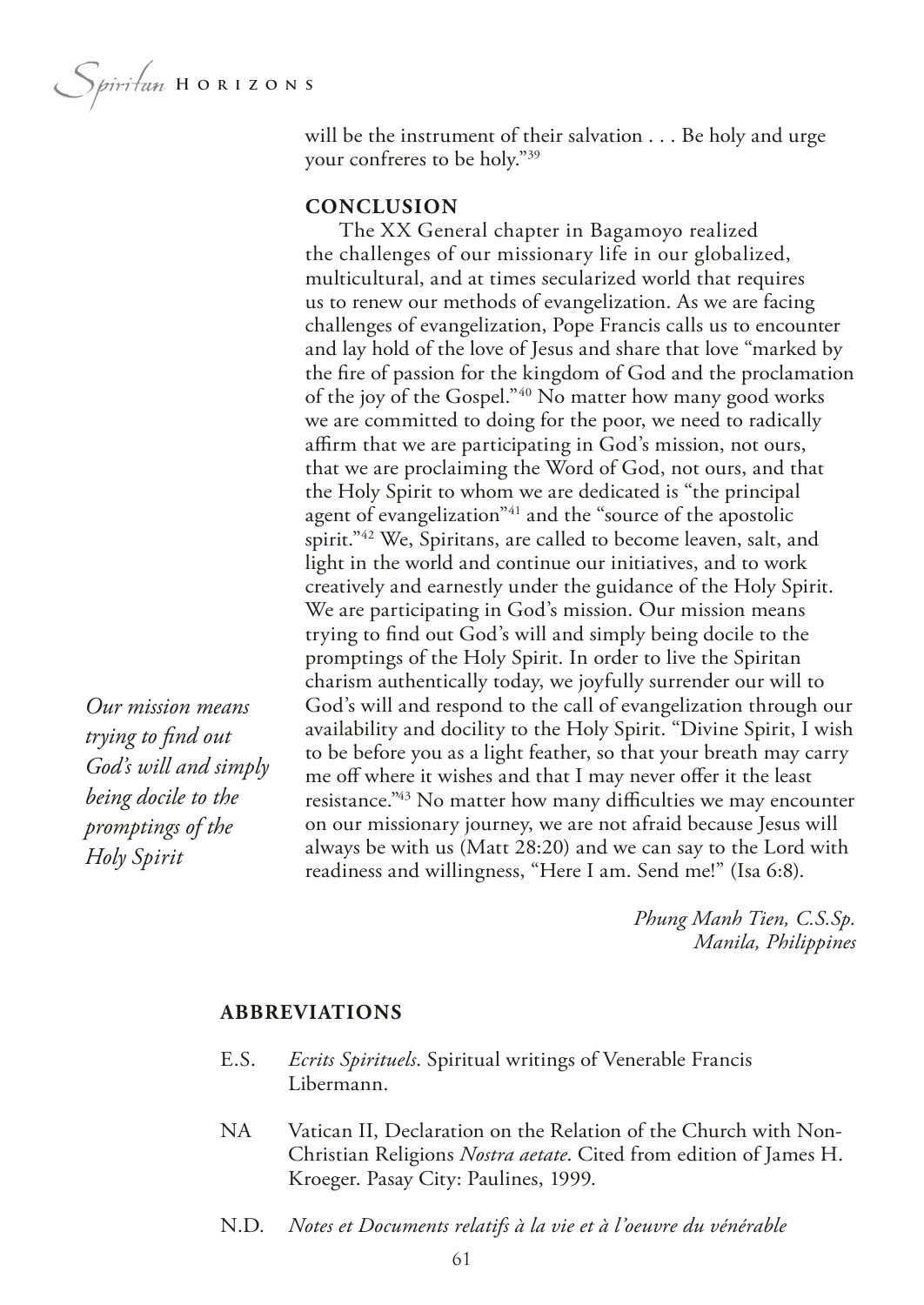*François-Marie Paul Libermann*. 16 volumes of the writing of the Congregation's cofounder, Venerable François-Marie Paul Libermann

SRL *Spiritan Rule of Life.*

## **ENDNOTES**

- 1. Benedict XVI, "Homily for the Opening of the Year of Faith," from http://w2.vatican.va /content/benedict-xvi/en/homilies/2012/documents/hf\_ben-xvi\_hom\_20121011\_anno-fede.html accessed 28 January 2019.
- 2. See Koren, Henry. J., C.S.Sp., *Essay on Spiritan Charism and on Spiritan History*. Bethel Park, 1990, 48–49.
- 3. See Michel, Joseph, *Claude-Francois Poullart des Places, Founder of the Congregation of the Holy Spirit 1679–1709. Translated by Vincent O'Toole C.S.Sp.*, 88.
- 4. See Eke, Casimir, C.S.Sp., "Re-Inventing The Spiritan Charism for Contemporary Mission," in *Spiritan Horizons*, no. 1 (Fall 2006) 40–47, at 45.
- 5. N.D., XIII, 170.
- 6. Libermann, N.D. X, 151
- 7. *General Chapter 1998 Maynooth, Ireland*, 0.1.2
- 8. N.D., VI, 438
- 9. E.S., 141.
- 10. General Chapter XX: Bagamoyo, 4.3.
- 11. Torre d'Aguilha, 0.4.4.
- 12. Gittins, Anthony J., *Living Mission Interculturally: Faith, Culture, and the Renewal of Praxis*. Minnesota: Liturgical Press, 2006, 10.
- 13. Torre d'Aguilha, 1.1.4
- 14. Kilcrann, John, et al, *Spiritan Justice, Peace and Integrity of Creation Ministry*. Roma: Casa Generalizia, 2004, 25–27.
- 15. Gittins, Anthony J., "Root, Shoot, and Fruit: From *Missio Dei* to Mission Today," in *Spiritan Horizons* 1 (Fall 2006) 32–39, at 34.
- 16. Ibid., 34.
- 17. Gittins, *Ministry at the Margins: Strategy and Spirituality for Mission*. New York: Orbis, 2002, 151.
- 18. Based on the latest United Nations estimated on January 15, 2019. Retrieved from http://www. worldometers.info/world-population/asia-population/
- 19. Johnson, Todd M., Zurlo, Gina A., Hickman, Albert W. et al. "Christianity 2018: More Africans Christians and Counting Martyrs" in *International Bulletin of Mission Research* 1–9 (2017) 6. https://www.researchgate.net/publication/320788300\_Christianity\_2018\_More\_African \_Christians\_and\_Counting\_Martyrs (accessed 5 January 2018).
- 20. Poullart des Places Novena 2014.
- 21. Koren, Henry J., *To the Ends of the Earth: A General History of the Congregation of the Holy Ghost*. New J: Humanities Press, 1983, 35.
- 22. N.D., II, 491–492.
- 23. Legaspi, Leonardo Z., "Challenges to evangelization in Asia," in *Landas: Journal of Loyola School of Teology*, 19/2 (2005) 208–212, at 211.
- 24. General Chapter XX, Bagamoyo 1.14
- 25. Gilbert, Alphonse, *You have laid your Hands on Me*. Rome: Spiritan Research Animation Centre, 1983, 97.
- 26. Bagamoyo 1.9.